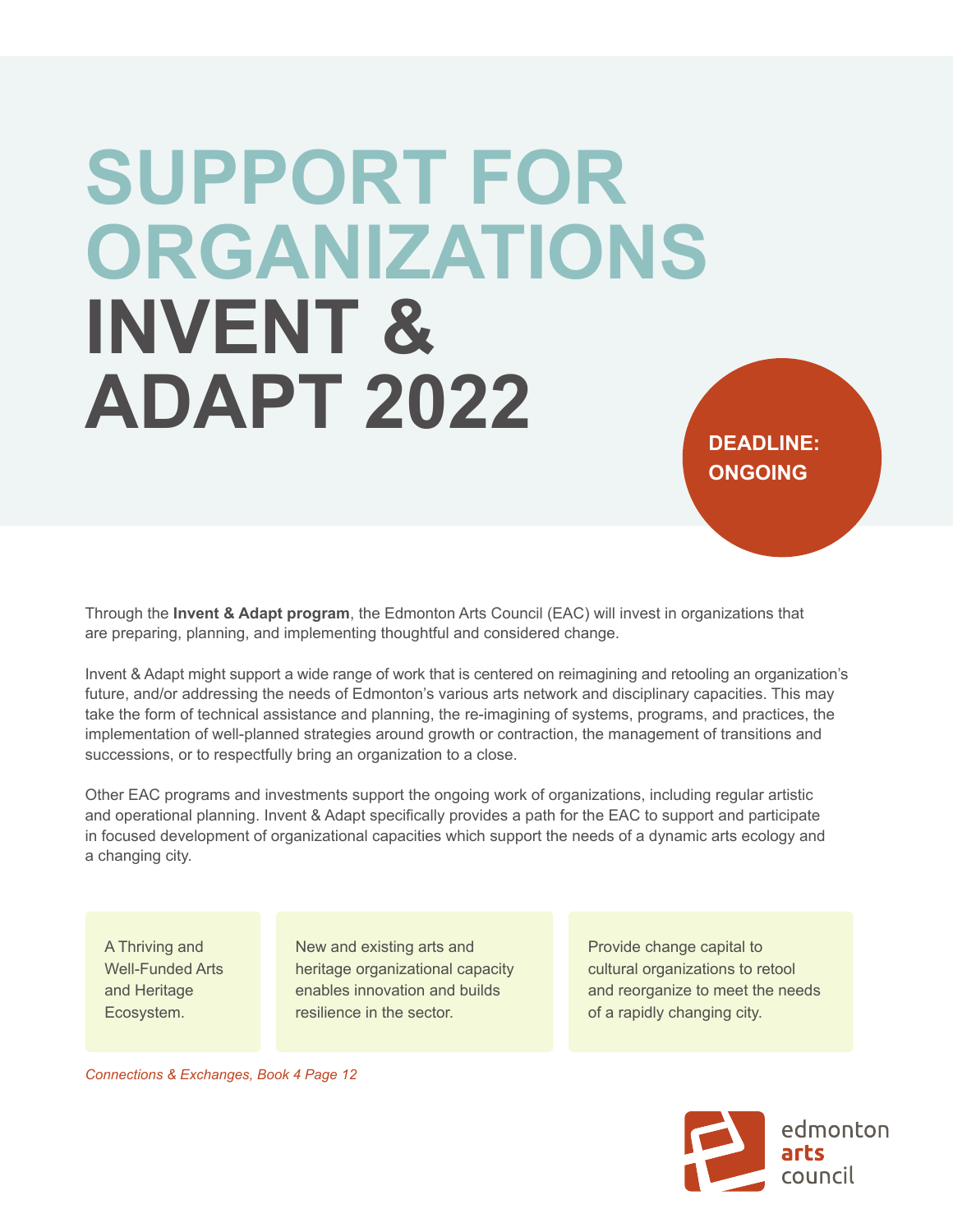# **ELIGIBILITY**

#### Eligible applicants must (all apply):

- be a non-profit organization with a primary arts or festival mandate or have an existing support or investment relationship in good standing with the EAC
- have an up-to-date profile in the EAC's Online Portal
- not be in arrears with the City of Edmonton (as per City Policy C211)

#### Eligible initiatives must be:

- relevant to the applicant organization's mandates, goals and aspirations, or;
- relevant to addressing the needs of Edmonton's various arts networks and disciplinary capacities,
- based on thoughtful and considered changes including (but not limited to):
	- development of new plans, strategies, or processes
	- implementation of new technology
	- managing transitions and successions
	- developing and structuring partnerships
	- organizational closure
- time specific, with a defined start and end date.

### Projects involving more than one eligible applicant, or on behalf of a network:

• may be submitted by one applicant on behalf of a group

(or)

- may be submitted by more than one applicant with separate applications towards shared outcomes
- must include documentation and formal agreements that define the nature of collaboration and shared work

## Invent & Adapt projects will not normally support:

- direct spending on capital projects and acquisitions
- activity that is otherwise part of the normal course of an organization's work
- activity that is already supported by the City of Edmonton through other sources

## **LEVEL OF SUPPORT**

Organizations may request up to \$30,000, no more than once annually.

Extended projects may be supported by multiple Invent & Adapt investments in subsequent years.

The EAC may also contribute in-kind to Invent & Adapt projects via staff expertise or services.

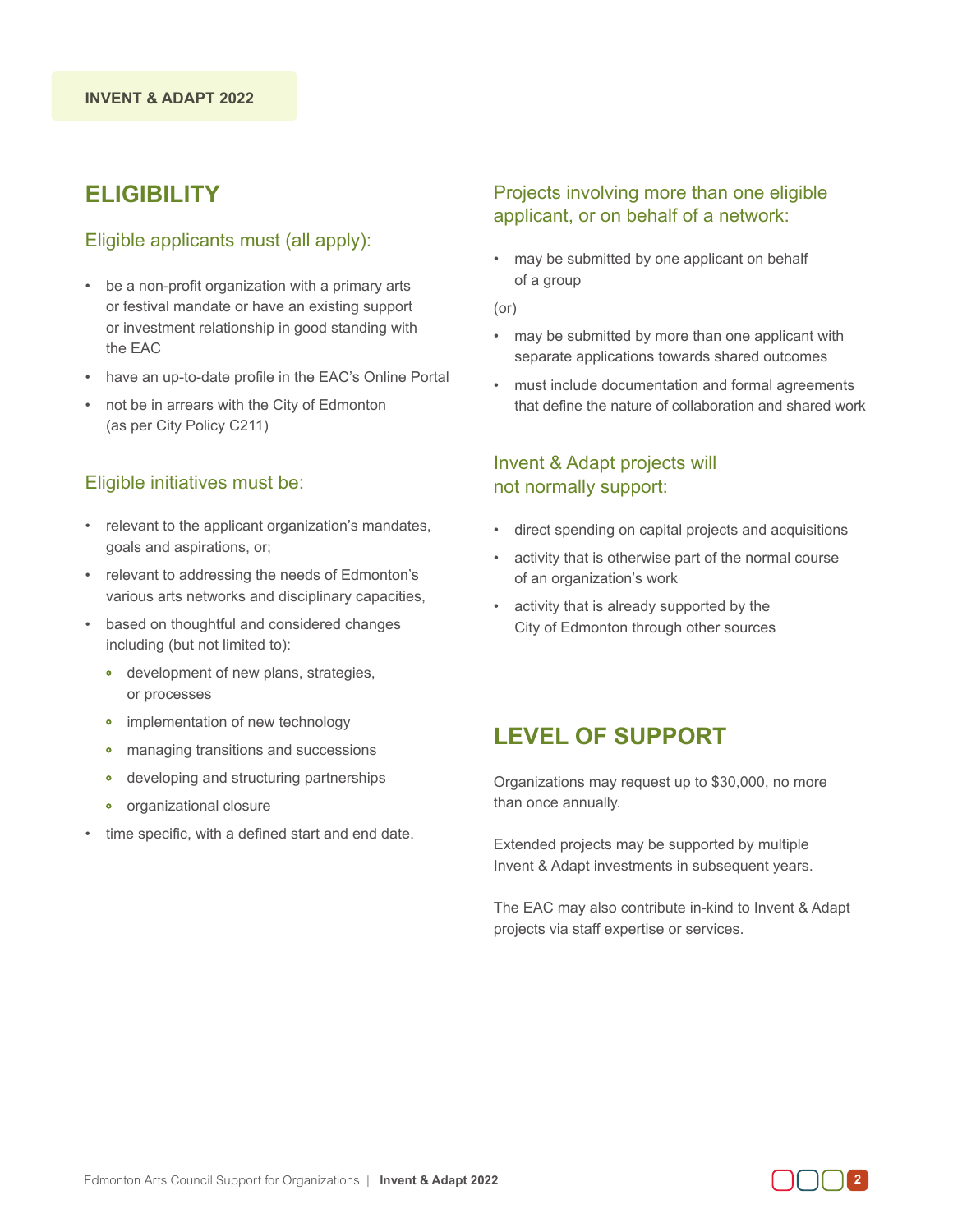# **APPLICATION PROCESS**

Potential applicants are encouraged to discuss Invent & Adapt projects with Edmonton Arts Council staff. The goal of those discussions will be to understand and guide a potential formal application.

Applicant organizations will provide brief responses to questions in the EAC's Online Portal: **eac.smartsimple.ca**. Accommodations will be provided if there are barriers to access.

The organization's profile in the EAC's Online Portal must be up-to-date, and that information will be relevant to the assessment of potential projects.

The specific information requested includes:

- a description of the change being pursued
- a program of work, activities, and progress measures
- information about the people involved in preparing, planning, or implementing the proposed work
- a budget, with notes if needed
- timeline and execution plan

If more information is required, the EAC will make targeted requests for more detail from applicants. That detail will be provided via revision of the existing application, with separate questions in the online portal.

## **ASSESSMENT AND DECISION MAKING**

The assessment will be guided by the four principles that underpin the *Connections & Exchanges* plan:

- Inclusivity that reflects the diverse values of the communities in Edmonton;
- Leadership, excellence and innovation in the arts and heritage communities;
- A collective civic responsibility for arts and heritage; and
- Strengthened economic security for arts and heritage.

The nature of Invent & Adapt is that each project will be specific to the applicant and the situation. The ongoing nature of the intake means that the process will have a degree of flexibility to provide for specific assessment needs.

*Connections & Exchanges* guides the EAC's commitment to supporting Indigenous artists and artists from equity-seeking groups. This commitment will inform the assessment, decision, and approval processes.

Proposed work will be reviewed by EAC staff, guided by all the text in these guidelines. This review may come in stages, before, during and after the official submission of an application. The purpose of this review is to assist applicants in developing viable projects.

Assessment of complete projects will be responsive to the nature of the project. That process may include other stakeholders and funders, EAC board and leadership, peer advisors, or any other sources of skills and knowledge required to provide a thorough assessment of the goals of the project, its intended outcomes, its risks, and viability.